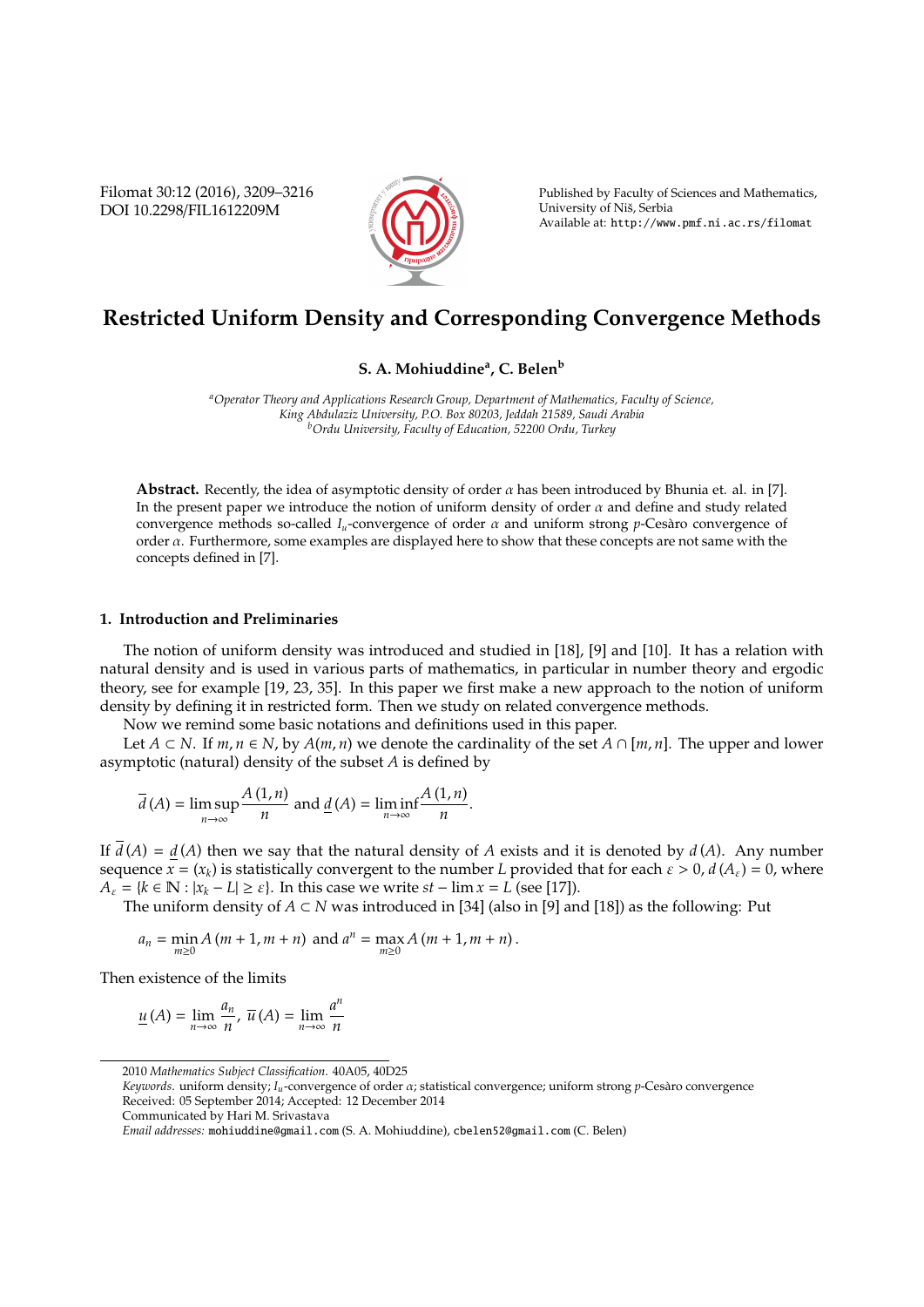is obvious and they are called the lower and upper uniform density of the set *A*, respectively. If  $u(A)$  =  $\overline{u}(A) = u(A)$ , then  $u(A)$  is called the uniform density of *A*.

Let *I* be an ideal of subsets of *N* (i.e. *I* is an additive and hereditary class of sets). A sequence of real  $x = (x_k)$  is said to be *I*-convergent to *L* provided that for each  $\varepsilon > 0$  the set  $A_\varepsilon = \{k \in \mathbb{N} : |x_k - L| \ge \varepsilon\}$ belongs to *I*. In this case, we write *I*−lim  $x = L$  (see [21]). Put  $I = I_d = \{A \subset \mathbb{N} : d(A) = 0\}$ , then  $I_d$ -convergence coincides with statistical convergence. We refer readers to see [1, 6, 8, 20, 25–32, 37] for recent studies on *I*-convergence and statistical convergence.

In the case  $I = I_u = \{A \subset \mathbb{N} : u(A) = 0\}$ , we obtain  $I_u$ -convergence which was studied by Baláž and Šalát in [3] or by Pehlivan in [33] with the name of uniform statistical convergence (see also [14] and [38] for double sequences). If  $x = (x_k)$  is  $I_u$ -convergent to *L*, we write  $I_u$  –  $\lim x_k = L$ .

In [7], Bhunia et al. have generalized the concept of statistical convergence by replacing *n* with  $n^a$  $(0 < \alpha \leq 1)$  in the definition of natural density and they called it as statistical convergence of order  $\alpha$  (see also, [11]). Let  $0 < \alpha \le 1$  be a real number. Then

$$
\overline{d^{\alpha}}(A) = \limsup_{n \to \infty} \frac{A(1, n)}{n^{\alpha}} \text{ and } \underline{d^{\alpha}}(A) = \liminf_{n \to \infty} \frac{A(1, n)}{n^{\alpha}}
$$

are called the upper and lower asymptotic density of order  $\alpha$  of the set  $A$ , respectively. If the limit lim<sub>n</sub>  $\frac{A(1,n)}{n^a}$ *n* α exists then  $d^{\alpha}(A) = d^{\alpha}(A) = \underline{d^{\alpha}}(A)$  is said to be the asymptotic density of order  $\alpha$  of the set  $A$ . The real number sequence  $x = (x_k)$  is said to be statistically convergent of order  $\alpha$  to *L* provided that for all  $\varepsilon > 0$ ,  $d^{\alpha}(A_{\varepsilon}) = 0$ , i.e.

$$
\lim_{n\to\infty}\frac{|\{k\leq n : |x_k - L| \geq \varepsilon\}|}{n^{\alpha}} = 0.
$$

In this case we write  $S^{\alpha}$  – lim  $x = L$  and the set of all statistically convergent sequences of order  $\alpha$  is denoted by  $m_0^{\alpha}$ .

#### **2. Main Results**

In this section we first define the notion of uniform density of order  $\alpha$  of a subset of positive integers.

**Definition 2.1.** *Let*  $A \subset \mathbb{N}$  *and*  $0 < \alpha \leq 1$  *be a real number. Then the limits* 

$$
\underline{u}^{\alpha}(A) = \lim_{n \to \infty} \frac{\min A(m+1, m+n)}{n^{\alpha}} \text{ and } \overline{u}^{\alpha}(A) = \lim_{n \to \infty} \frac{\max A(m+1, m+n)}{n^{\alpha}}
$$

 $e$ xist and they are called the lower and upper uniform density of order  $\alpha$  of the set A, respectively. If  $\underline{u}^\alpha$  (A) =  $\overline{u}^\alpha$  (A) *then*  $u^{\alpha}(A) = \underline{u}^{\alpha}(A)$  *is called the uniform density of order*  $\alpha$  *of*  $A$ *.* 

We can easily see that  $I = I_{u^{\alpha}} = \{A \subset \mathbb{N} : u^{\alpha}(A) = 0\}$  is an admissible ideal in N. Also, we can easily see that for each  $A \subset \mathbb{N}$  the inequalities

$$
\underline{u}^{\alpha}\left(A\right) \leq \underline{d}^{\alpha}\left(A\right) \leq \overline{d^{\alpha}}\left(A\right) \leq \overline{u}^{\alpha}\left(A\right)
$$

hold. Hence if  $u^{\alpha}(A)$  exists then also  $d^{\alpha}(A)$  and  $u^{\alpha}(A) = d^{\alpha}(A)$  exists. The converse is not true. For example for the set

$$
A = \bigcup_{k=1}^{\infty} \left\{ 10^k + 1, 10^k + 2, ..., 10^k + k \right\}
$$
 (1)

it is easy to see that  $d^{\alpha}(A) = 0$ ,  $\underline{u}^{\alpha}(A) = 0$ ,  $\overline{u}^{\alpha}(A) = \infty$  for  $\alpha = 1/2$ .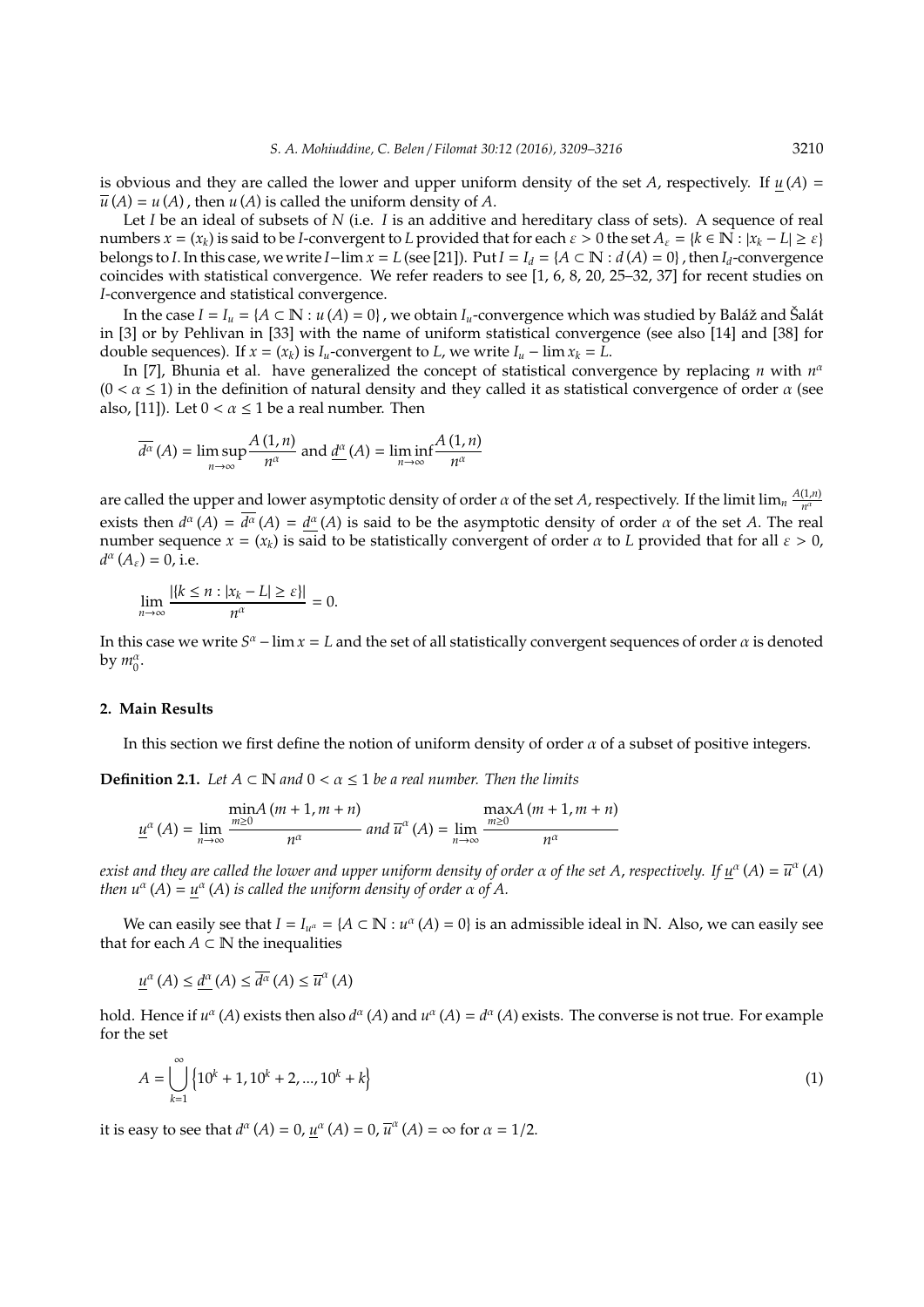**Definition 2.2.** *The real number sequence*  $x = (x_k)$  *is said to be*  $I_u$ *-convergent to L of order*  $\alpha$  *if for each*  $\varepsilon > 0$  *the set*  $A_{\varepsilon}$  *belongs to*  $I_{u^{\alpha}}$ , *i.e.*  $u^{\alpha}(A_{\varepsilon}) = 0$ , *where*  $A_{\varepsilon} = \{k \in \mathbb{N} : |x_k - L| \geq \varepsilon\}$ . In this case we write  $I_{u^{\alpha}} - \lim x_k = L$ .

In Theorem 3 of [3], the authors claim that any sequence  $x = (x_k)$  is  $I_u$ -convergent to  $L$  if and only if there exists a set  $K \subset \mathbb{N}$  with  $u(K) = 1$  and the subsequence  $(x_n)_{n \in K}$  converges to *L*. But it is pointed out in [5] that Theorem 3 of [3] is not true. However we can prove the following for  $0 < \alpha < 1$ .

Note that from now on, we apply our new concepts to obtain similar results proved in [7].

**Theorem 2.3.** If the sequence  $x = (x_k)$  is  $I_u$ -convergent to L of order  $\alpha$  ( $0 < \alpha < 1$ ) then there is a set K =  ${k_1 < k_2 < \cdots < k_n < \cdots} \subset \mathbb{N}$  such that  $\overline{u}^{\alpha}(K) = \infty$  and  $\lim_{n \to \infty} x_{k_n} = L$ .

**Proof.** Suppose that  $I_{\mu^{\alpha}} - \lim x_k = L$ . Put  $K_j = \{k \in \mathbb{N} : |x_k - L| < 1/j\}$   $(j = 1, 2, \ldots)$ . Then by definition of *I*<sub>u</sub>-convergence of order  $\alpha$ , we have  $\overline{u}^{\alpha}$   $(N\backslash K_j)$  = 0 and it is easy to check that  $\overline{u}^{\alpha}\left(K_j\right)$  =  $\infty$   $(j = 1, 2, ...)$  . Also, by the definition of  $K_i$  we have

$$
K_1 \supset K_2 \supset \cdots \supset K_j \supset K_{j+1} \supset \cdots \tag{2}
$$

Let  $(\Delta_j)$  be a strictly increasing sequence of positive real numbers. Let us choose an arbitrary number  $s_1\in K_1.$ By (2) there exists a number  $s_2 > s_1$ ,  $s_2 \in K_2$  such that for each  $n \ge s_2$  we have  $n^{-\alpha} \max_{m \ge 0} K_2(m+1, m+n)$  $\Delta_2$ . Further choose an  $s_3 > s_2$ ,  $s_3 \in K_3$  such that for each  $n \ge s_3$  we have  $n^{-\alpha} \max_{m \ge 0} K_3(m+1, m+n) > \Delta_3$ . In this way we can find an increasing sequence of positive integers  $s_1 < s_2 < \cdots < s_i < \cdots$  such that

$$
s_j \in K_j \ (j = 1, 2, ...)
$$
 and  $\frac{\max_{m \ge 0} K_j (m + 1, m + n)}{n^{\alpha}} > \Delta_j$  (3)

for each  $n \geq s_j$ . Now define the set *K* as follows:

Each positive integer of [1,  $s_1$ ] belongs to *K* and suppose that any positive integer of  $[s_j, s_{j+1}]$  belongs to *K* if and only if it belongs to  $K_j$  ( $j = 1, 2, ...$ ). According to (2) and (3) it follows that for each  $n, s_j \le n < s_{j+1}$ we have

$$
\frac{\max\limits_{m\geq 0}K(m+1,m+n)}{n^{\alpha}}\geq \frac{\max\limits_{m\geq 0}K_j(m+1,m+n)}{n^{\alpha}}>\Delta_j.
$$

From this it is obvious that  $\overline{u}^{\alpha}(K) = \infty$ .

Let  $\varepsilon > 0$  be given and choose *j* such that  $1/j < \varepsilon$ . Let  $n \ge s_j$ ,  $j \in K$ . Then, there exists a number  $r \ge j$ such that  $s_r \leq n < s_{r+1}$ . From the definition of  $K, n \in K_r$  and hence

$$
|x_n - L| < \frac{1}{r} \le \frac{1}{j} < \varepsilon \, .
$$

Thus,  $\lim_{n\to\infty} x_{k_n} = L$  and this completes the proof.  $□$ 

**Remark 2.4.** *The converse of Theorem 2.3 is not necessarily true. For instance, let A* ⊂ N *be the set given by (1) and consider the sequence x* = (*x<sup>k</sup>* ) *defined by*

$$
x_k = \begin{cases} 1, & k \in A \\ 0, & k \notin A. \end{cases}
$$

Then  $\lim_{n\to\infty,k_n\in A} x_{k_n} = 1$  and A has the property  $\overline{u}^{\alpha}(A) = \infty$  for  $\alpha = \frac{1}{2}$  but x is not  $I_u$ -convergent of order  $\alpha$ . Since  $S^{\alpha}$  –  $\lim x = 0$  *for all*  $\alpha$ ,  $0 < \alpha \le 1$ , *this example also shows that*  $m_1^{\alpha} \ne m_0^{\alpha}$ . *That is, the inclusion*  $m_1^{\alpha} \subset m_0^{\alpha}$  *is proper.* 

**Theorem 2.5.** *Let*  $0 < \alpha \le \beta \le 1$ . *Then*  $m_1^{\alpha} \subset m_1^{\beta}$ 1 *and the inclusion is strict for any* α < β*.*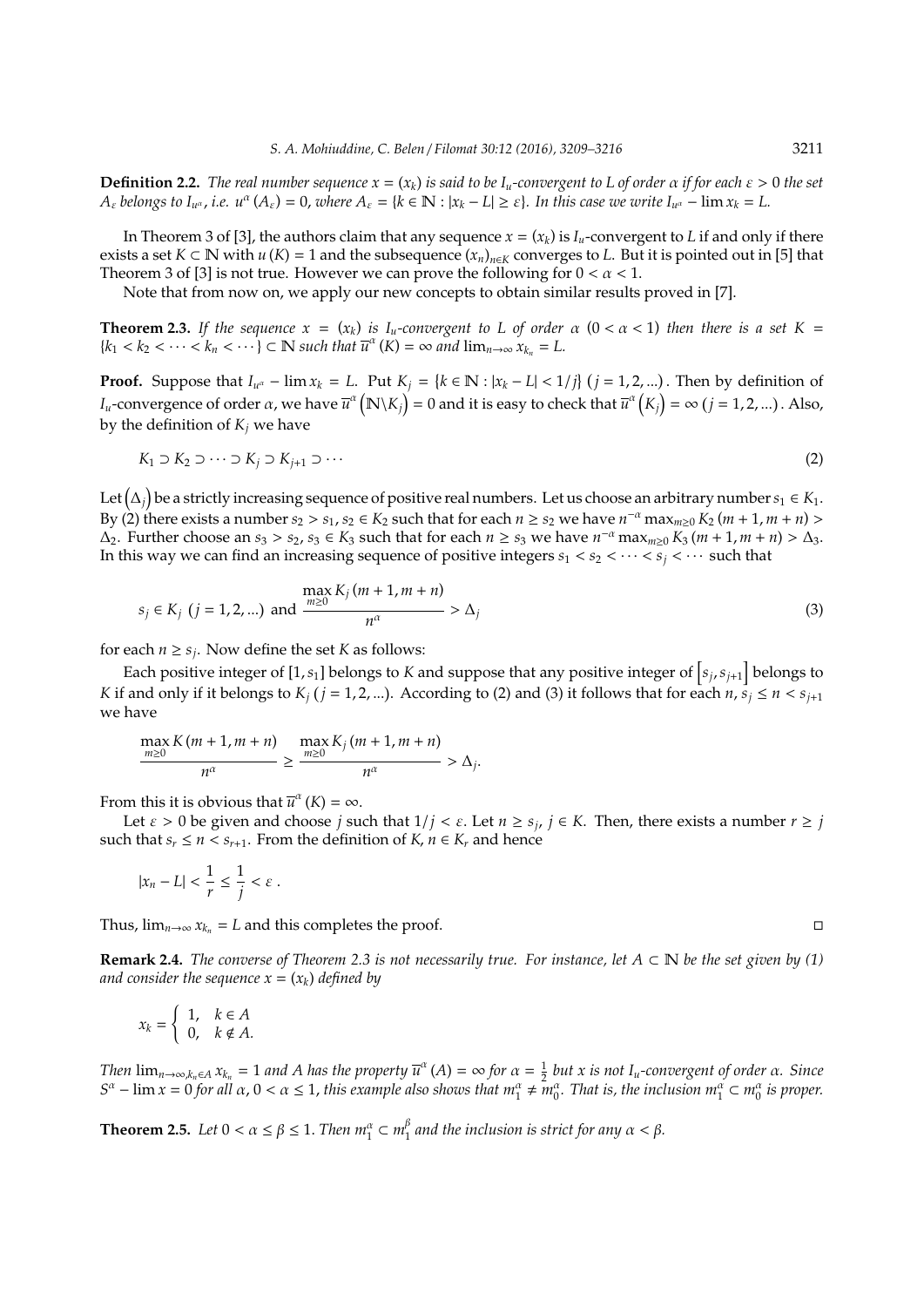**Proof.** Let  $0 < \alpha \leq \beta \leq 1$ . Then

$$
\frac{\max A_{\varepsilon}(m+1, m+n)}{n^{\beta}} \le \frac{\max A_{\varepsilon}(m+1, m+n)}{n^{\alpha}}
$$

for each  $\varepsilon > 0$  and this implies that  $m_1^{\alpha} \subset m_1^{\beta}$  $\frac{p}{1}$ . To verify the strictness of inclusion consider the sequence  $x = (x_k)$  defined by

$$
x_k = \begin{cases} 1, & k \in P \\ 0, & k \notin P. \end{cases}
$$
 (4)

where *P* is the set of all prime numbers. Let  $\alpha = 1/2$  and  $\beta = 1$ . For the reason that  $u^1(P) = u(P) = 0$  (see [10]), *x* is *Iu*-convergent to zero. The well-known prime number theorem tells us that the number of primes less than *n* is approximately *n*/ log *n*. Therefore

$$
\frac{\min\limits_{m\geq 0}A_{\varepsilon}\left(m+1,m+n\right)}{n^{1/2}}\approx \frac{\sqrt{n}}{\log n}\to \infty, \text{ as } n\to \infty.
$$

Thus *x* is not  $I_u$ -convergent of order  $\alpha$  for  $\alpha = 1/2$ .

**Corollary 2.6.** *If a sequence is*  $I_u$ *-convergent of order*  $\alpha$  *to L for some*  $0 < \alpha \le 1$ *, then it is*  $I_u$ *-convergent to L, that is*  $m_1^{\alpha} \subset m_1$  *and the inclusion is strict.* 

Lorentz [22] defined that a sequence *x* = (*x<sup>k</sup>* ) is almost convergent to a number *L* if every Banach limit of *x* is equal to *L*, which is equivalent to the condition

$$
\lim_{n \to \infty} \frac{1}{n} \sum_{k=m+1}^{m+n} x_k = L, \text{ uniformly in } m.
$$

On the other hand, in [3] Baláž and Šalát introduced the concept of uniformly strong *p*-Cesaro convergence which is a generalization of the notion of strong almost convergence (see [24]). The sequence *x* is said to be uniformly strong *p*-Cesàro convergent  $(0 < p < \infty)$  to *L* if

$$
\lim_{n\to\infty}\frac{1}{n}\sum_{k=m+1}^{m+n}|x_k-L|^p=0,\text{ uniformly in }m.
$$

By  $uw_p$ , denote the set of all sequences which are uniformly strong p -Cesaro convergent.

Next, we generalize this method by replacing  $1/n$  with  $1/n^{\alpha}$ ,  $0 < \alpha \le 1$ .

**Definition 2.7.** Let  $0 < p < \infty$  and  $0 < \alpha \leq 1$ . Then a sequence  $x = (x_k)$  is said to be uniformly strong p-Cesàro *convergent of order* α *to a number L if*

$$
\lim_{n \to \infty} \frac{1}{n^{\alpha}} \sum_{k=m+1}^{m+n} |x_k - L|^p = 0
$$

*uniformly in m. By uw* $^{\alpha}_{p}$  *we denote the set of all sequences which are uniformly strong p-Cesàro convergent of order* α*.*

**Theorem 2.8.** Let  $0 < p < \infty$  and  $0 < \alpha \le 1$ . If a sequence  $x = (x_k)$  is uniformly strong p-Cesàro convergent of *order* α *to L then it is Iu-convergent of order* α *to L*.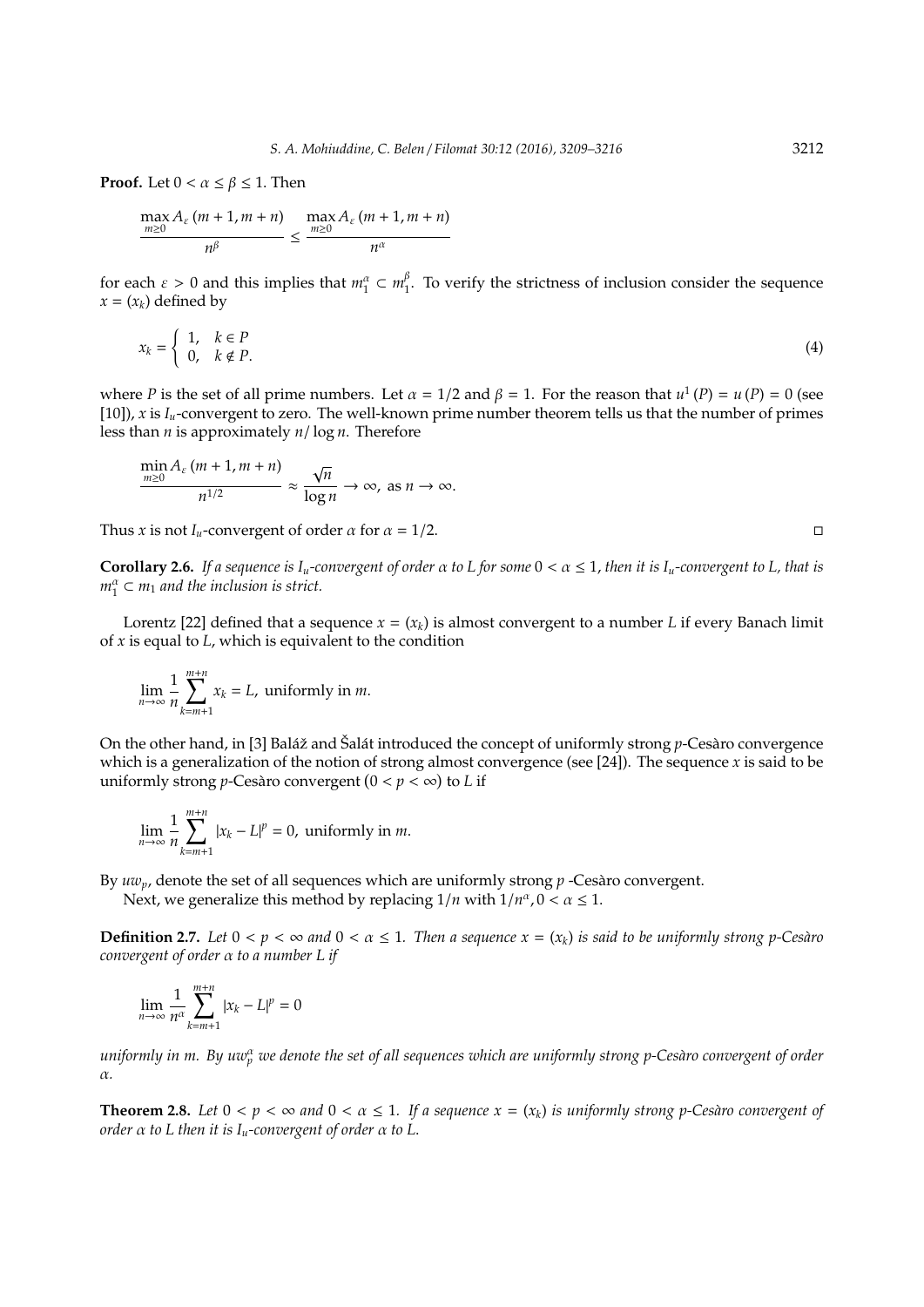**Proof.** Suppose that *x* is uniformly strong *p*-Cesaro convergent of order  $\alpha$  to *L* and let  $\varepsilon > 0$ . Then for each  $m > 0$  we have

$$
\frac{1}{n^{\alpha}} \sum_{k=m+1}^{m+n} |x_k - L|^p \ge \frac{1}{n^{\alpha}} \sum_{\substack{k=m+1 \ |x_k - L| \ge \varepsilon}}^{m+n} |x_k - L|^p
$$

$$
\ge \varepsilon^p \frac{\max A_{\varepsilon} (m+1, m+n)}{n^{\alpha}}
$$

$$
= \varepsilon^p \frac{a^n}{n^{\alpha}}.
$$

This implies that  $\lim_{n\to\infty} \frac{a^n}{a^n}$  $\frac{u}{n^{\alpha}} = 0$  and  $u^{\alpha}(A_{\varepsilon}) = 0$ , i.e.  $I_{u^{\alpha}} - \lim x_k = L$ .

**Remark 2.9.** *The converse of Theorem 2.8 holds for*  $\alpha = 1$  *in case of bounded sequences, which is proved in* [3]. *However, we claim that it does not hold for* 0 < α < 1 *even in case of bounded sequences. To show this we have to construct a sequence such that it is bounded and Iu-convergent of order* α *but not uniformly strong p-Ces`aro convergent of order* α*. We leave it as an open problem.*

**Theorem 2.10.** Let  $0 < p < \infty$  and  $0 < \alpha \leq \beta \leq 1$ . Then  $uw_p^{\alpha} \subset uw_p^{\beta}$  and the inclusion remains strict for any  $\alpha < \beta$ .

**Proof.** Let  $x = (x_k) \in uw_p^{\alpha}$ . Then for given  $\alpha$  and  $\beta$  such that  $0 < \alpha \le \beta \le 1$  and a positive number  $p$ , we have

$$
\frac{1}{n^{\beta}} \sum_{k=m+1}^{m+n} |x_k - L|^p \le \frac{1}{n^{\alpha}} \sum_{k=m+1}^{m+n} |x_k - L|^p
$$

for each  $m \geq 0$ , which gives that  $uw_p^{\alpha} \subset uw_p^{\beta}$ .

To verify the strictness of inclusion we give two examples. First, consider the sequence  $x = (x_k)$  defined by

$$
x_{m+k} = \begin{cases} 1, & k = l^j, \\ 0, & k \neq l^j, l \in \mathbb{N} \end{cases}
$$

for each *m* ≥ 0, where *j* is any positive integer such that *α* <  $\frac{1}{j}$  < *β*. Then it is easy to see that

$$
\frac{1}{n^{\beta}}\sum_{k=m+1}^{m+n}|x_k - L|^p = \frac{1}{n^{\beta}}\sum_{k=1}^n|x_{m+k} - 0|^p \le \frac{n^{1/j}}{n^{\beta}} = \frac{1}{n^{\beta-1/j}}.
$$

Since  $\frac{1}{n^{\beta-1/j}} \to 0$  as  $n \to \infty$ ,  $x \in uw_p^{\beta}$ . But  $x \notin uw_p^{\alpha}$ .

The another example can be given as in proof of Theorem 2.5. For the sequence *x* defined by (4),  $x \in uw_p^1$ but  $x \notin uw_p^{1/2}$ .<br>1980 - Paul Barbara, politikar estadounidense en la provincia de la provincia de la provincia de la provincia<br>1980 - Paul Barbara, politikar estadounidense en la provincia de la provincia de la provincia de la provincia

Let  $m$  be set of all bounded real sequences endowed with the supremum norm. Then we have the following result.

**Theorem 2.11.** *For any fixed*  $\alpha$ ,  $0 < \alpha \leq 1$ , *the set*  $m_1^{\alpha} \cap m$  *is a closed linear subspace of m*.

**Proof.** It is obvious that  $m_1^{\alpha} \cap m$  is a linear subspace of *m*. To show that it is closed, let  $x^{(k)} = (x_j^{(k)})$  $\binom{k}{j}$  (k = 1, 2, ...) be any sequence in  $m_1^{\alpha} \cap m$  and  $x^{(k)} \to x = (x_j)$  in  $m$ . Then  $||x^{(k)} - x||_{\infty} \to 0$  as  $k \to \infty$ . Since  $m_1^{\alpha} \subset m_1$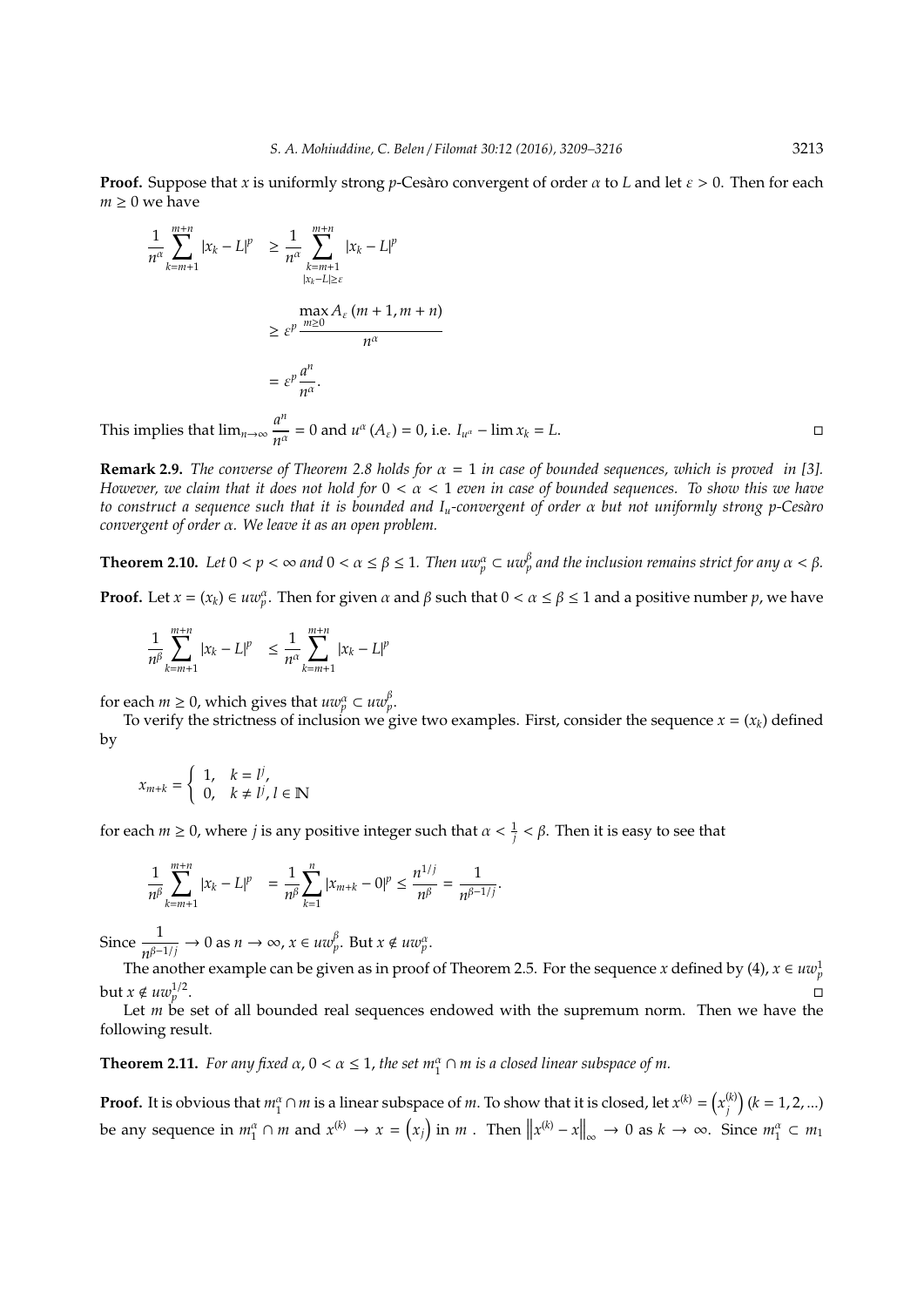(Corollary 2.6) and  $m_1 \cap m$  is closed in  $m$  (see [4]), we have  $x \in m_1 \cap m$ . Also, since  $x^{(k)} \in m_1^{\alpha} \subset m_1$ ,  $x^{(k)}$ is  $I_u$ -convergent to some number  $L_k$  for all  $k \in \mathbb{N}$ . We will verify that the sequence  $(L_k)$  is convergent to number *L* and the sequence  $x = (x_j)$  is  $I_u$ -convergent of order  $\alpha$  to *L*. Now we have

$$
|L_k - L_r| \le \left| \frac{1}{n} \sum_{j=m+1}^{m+n} x_j^{(k)} - L_k \right| + \left| \frac{1}{n} \sum_{j=m+1}^{m+n} x_j^{(r)} - L_r \right| + \left| \frac{1}{n} \sum_{j=m+1}^{m+n} x_j^{(k)} - \frac{1}{n} \sum_{j=m+1}^{m+n} x_j^{(r)} \right| \tag{5}
$$

for all  $j \in \mathbb{N}$ . Let  $\varepsilon > 0$ . Since  $x^{(k)} \to x$  in *m*, there exists  $n_0 \in \mathbb{N}$  such that for  $k, r > n_0$  we have  $||x^{(k)} - x^{(r)}||_{\infty} < \frac{\epsilon}{3}$ . Since  $x^{(k)}$  and  $x^{(r)}$  is *I<sub>u</sub>*-convergent to *L<sub>k</sub>* and *L<sub>r</sub>*, they are also almost convergent to these numbers (see Theorem 1 of [3]), so there exists an  $p_0$  such that the first and second summand in (5) is less than  $\frac{\varepsilon}{3}$  for  $n > p_0$ ,  $m = 1, 2, ...$ , respectively. On the other hand, we have

$$
\left|\frac{1}{n}\sum_{j=m+1}^{m+n}x_j^{(k)} - \frac{1}{n}\sum_{j=m+1}^{m+n}x_j^{(r)}\right| \leq \frac{1}{n}\sum_{j=m+1}^{m+n} \left|x_j^{(k)} - x_j^{(r)}\right| \leq \frac{1}{n}\sum_{j=m+1}^{m+n} \left|\left|x_j^{(k)} - x_j^{(r)}\right|\right|_{\infty} < \frac{\varepsilon}{3}.
$$

Consequently from (5) it follows that  $|L_k - L_r| < \varepsilon$  for all  $k, r > n_0$ . This means that  $(L_k)$  is a Cauchy sequence of real numbers. Thus there exists *L* such that  $\lim_{k\to\infty} L_k = L$ . Further let  $\eta > 0$  and set  $A_n =$  $\left\{ j \in \mathbb{N} : \left| x_j - L \right| \geq \eta \right\}$ . Choose an *r* such that  $\left\| x^{(r)} - x \right\|_{\infty} < \frac{\eta}{3}$  $\frac{\eta}{3}$  and  $\|L_r - L\|_{\infty} < \frac{\eta}{3}$  $\frac{\pi}{3}$  holds at the same time. Also set  $B_{\eta} = \left\{ j \in \mathbb{N} : \left| x_j^{(r)} \right| \right\}$  $\binom{r}{j}$  –  $L_r$  $\frac{\eta}{2}$ 3  $\}$ . For an arbitrary *j*  $\in$  N we have

$$
\left| x_j - L \right| \le \left| x_j - x_j^{(r)} \right| + \left| x_j^{(r)} - L_r \right| + \left| L_r - L \right| < \frac{2\eta}{3} + \left| x_j^{(r)} - L_r \right| \tag{6}
$$

According to (6),  $j \in A_\eta$  implies  $j \in B_\eta$ , thus  $A_\eta \subset B_\eta$ . Using the fact that  $u^\alpha(B_\eta) = 0$ , we get  $u^\alpha(A_\eta) = 0$  and therefore  $I_{u^{\alpha}} - \lim x_j = L$ . This shows that  $x = (x_j) \in m_1^{\alpha}$  and so  $m_1^{\alpha}$  is closed in *m*.

### **3. Concluding Remarks**

In this section we suggest new different ideas for further study. Let  $\lambda = (\lambda_n)$  be a non-decreasing sequence of positive numbers tending to  $\infty$  such that

$$
\lambda_{n+1} \leq \lambda_n + 1, \quad \lambda_1 = 1.
$$

Then by using such type sequences and the idea given by Altin et al. (see [2]), we can define a generalization of uniform density as the following:

Let  $A \subset \mathbb{N}$  and  $0 < \alpha \leq 1$  be a real number. Then the limits

$$
\underline{u}_{\lambda}^{\alpha}(A) = \lim_{n \to \infty} \frac{\min A (m + \lambda_n - n + 1, m + n)}{\lambda_n^{\alpha}}
$$

and

$$
\overline{u}_{\lambda}^{\alpha}(A) = \lim_{n \to \infty} \frac{\max A(m + \lambda_n - n + 1, m + n)}{\lambda_n^{\alpha}}
$$

exist. These are called the lower and upper uniform  $\lambda$ -density of order  $\alpha$  of the set  $A$ , respectively. If  $u^{\alpha}_{\lambda}(A) = \overline{u}^{\alpha}_{\lambda}(A)$  then  $u^{\alpha}_{\lambda}(A) = \underline{u}^{\alpha}_{\lambda}(A)$  is called the uniform  $\lambda$ -density of order  $\alpha$  of  $A$ . Then with the help of uniform  $λ$ -density of order  $α$ , one can define the corresponding method  $I_{u<sub>λ</sub>}$ -convergence of order  $α$ .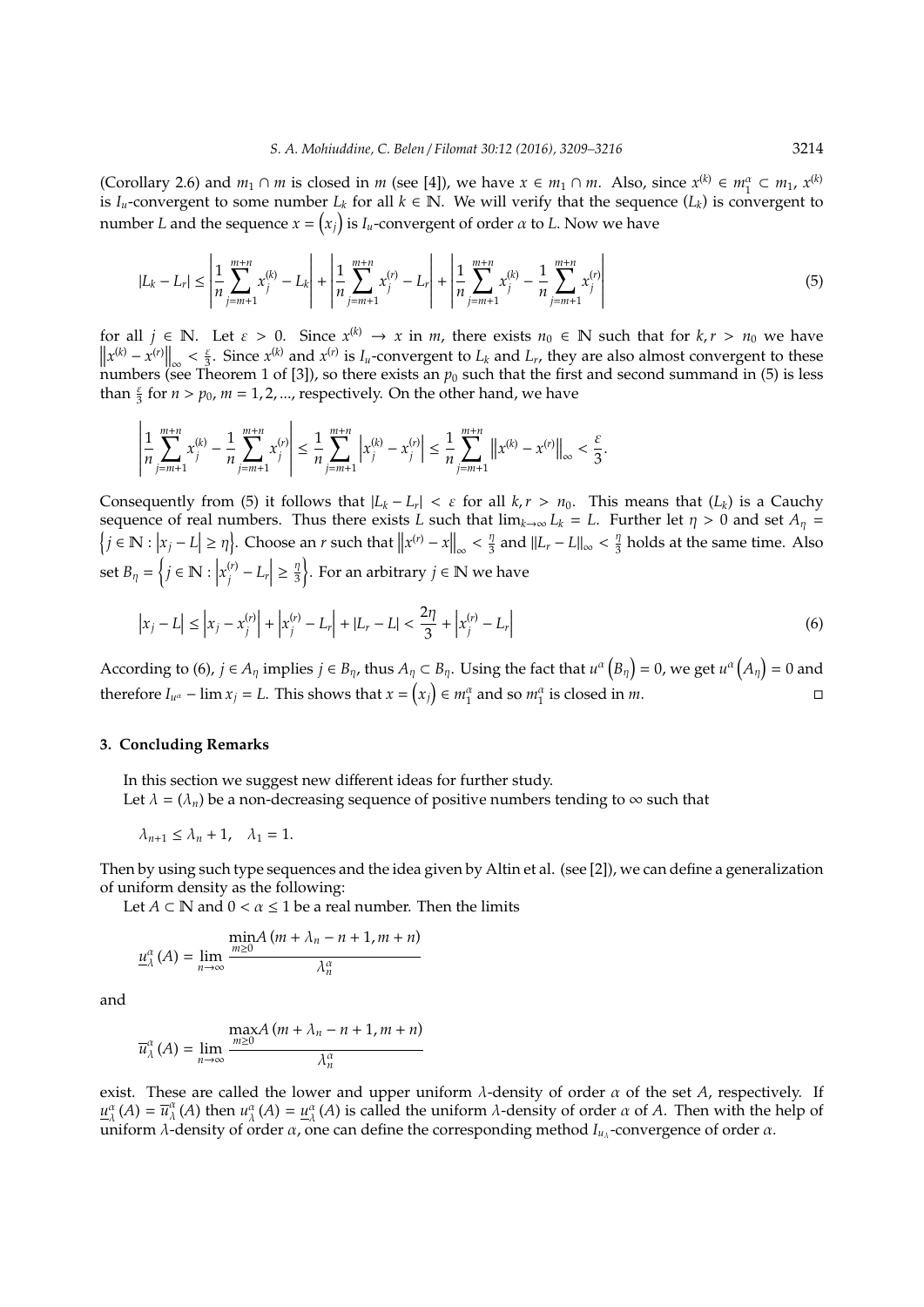On the other hand the concept of double uniform density for any subset of  $\mathbb{N} \times \mathbb{N}$  has been introduced by Das and Savas in [14] (see also [38]). Hence our results can be reformulated in the light of the concept of double uniform density of order  $\alpha$ .

Finally, we note that some sequence spaces can also be defined through the corresponding convergence methods of these densities of order  $\alpha$  (for instance see [12, 13, 15, 16, 36]).

**Acknowledgments.** The authors gratefully acknowledge the financial support from King Abdulaziz University, Jeddah, Saudi Arabia.

#### **References**

- [1] A. Aasma, Matrix transforms of *A*-statistically convergent sequences with speed, Filomat 27(8) (2013) 1385–1392.
- [2] Y. Altın, H. Koyunbakan, E. Yılmaz, Uniform statistical convergence on time scales, J. Appl. Math. Volume 2014 (2014), Article ID 471437, 6 pages.
- [3] V. Baláž, T. Šalát, Uniform density u and corresponding *I<sub>u</sub>*-convergence, Math. Commun. 11 (2006) 1–7.
- [4] V. Baláž, O. Strauch, T. Šalát, Remarks on several types of bounded sequences, Acta Math. Univ. Ostrav. 14 (2006) 3–12.
- [5] P. Barbarski, R. Filipów, N. Mirożek, P. Szuca, Uniform density *u* and *I<sub>u</sub>*-convergence on a big set, Math. Commun. 16 (2011) 125–130.
- [6] C. Belen, S. A. Mohiuddine, Generalized weighted statistical convergence and application, Appl. Math. Comput. 219 (2013) 9821–9826.
- [7] S. Bhunia, P. Das, S. K. Pal, Restricting statistical convergence, Acta Math. Hungar. 134 (2012) 153–161.
- [8] N. L. Braha, H. M. Srivastava, S. A. Mohiuddine, A Korovkin's type approximation theorem for periodic functions via the statistical summability of the generalized de la Vallée Poussin mean, Appl. Math. Comput. 228 (2014) 162-169.
- [9] T. C. Brown, A. R. Freedman, Arithmetic progressions in lacunary sets, Mountain J. Math. 17 (1987) 587–596.
- [10] T. C. Brown, A. R. Freedman, The uniform density of sets of integers and Fermat's Last Theorem, C. R. Math. Ref. Acad. Sci. Canada X12 (1990) 1–6.
- [11] R. Colak, C. A. Bektas,  $\lambda$ -statistical convergence of order  $\alpha$ , Acta Math. Sci. Ser. B Engl. Ed. 31 (2011) 953–959.
- [12] R. Çolak, Y. Altin, Statistical convergence of double sequences of order α, J. Appl. Math. Volume 2014 (2014), Article ID 471437, 6 pages.
- [13] R. Colak, Y. Altin, M. Et,  $\lambda$ -almost statistical convergence of order  $\alpha$ , An. Stiint. Univ. Al. I. Cuza Iasi. Mat. 60(2) (2014) 437–448.
- [14] P. Das, E. Savas, Double uniform density and corresponding convergence of double sequences, Studia Sci. Math. Hungar. 49 (2012) 419–435.
- [15] M. Et, A. Alotaibi, S. A. Mohiuddine, On (∆ *<sup>m</sup>*, *I*)-statistical convergence of order α, The Scientific World J. Volume 2014 (2014), Article ID 535419, 5 pages.
- [16] M. Et, S. A. Mohiuddine, A. Alotaibi, On λ-statistical convergence and strongly λ-summable functions of order α, J. Inequal. Appl. 2013, 2013:469.
- [17] H. Fast, Sur la convergence statistique, Colloq. Math. 2 (1951) 241–244.
- [18] A. R. Freedman, J. J. Sember, Densities and summability, Pacific J. Math. 95 (1981) 293–305.
- [19] H. Furstanberg, Recurrence in Ergodic Theory and Combinatorial Number Theory, Princeton University Press, Princeton, 1981.
- [20] B. Hazarika, S. A. Mohiuddine, Ideal convergence of random variables, J. Funct. Spaces Appl. Volume 2013 (2013), Article ID 148249, 7 pages.
- [21] P. Kostyrko, T. Šalát, W. Wilczinski, *I*-convergence, Real. Anal. Exchange 26 (2000-2001) 669–686.
- [22] G. G. Lorentz, A contribution to theory of divergent sequences, Acta Math. 80 (1948) 167–190.
- [23] M. Mačaj, M. Sleziak, V. Toma, On weighted uniform density, Unif. Distrib. Theory 3 (2008) 101-127.
- [24] I. J. Maddox, A new type of convergence, Math. Proc. Camb. Phil. Soc. 83 (1978) 61–64.
- [25] S. A. Mohiuddine, M. A. Alghamdi, Statistical summability through a lacunary sequence in locally solid Riesz spaces, J. Inequal. Appl. 2012, 2012:225.
- [26] S. A. Mohiuddine, A. Alotaibi, S. M. Alsulami, Ideal convergence of double sequences in random 2-normed spaces, Adv. Difference Equ. 2012, 2012:149.
- [27] S. A. Mohiuddine, A. Alotaibi, M. Mursaleen, Statistical convergence of double sequences in locally solid Riesz spaces, Abstr. Appl. Anal. Volume 2012 (2012), Article ID 719729, 9 pages.
- [28] S. A. Mohiuddine, H. S¸evli, M. Cancan, Statistical convergence in fuzzy 2-normed space, J. Comput. Anal. Appl. 12(4) (2010) 787-798.
- [29] S. A. Mohiuddine, H. Sevli, M. Cancan, Statistical convergence of double sequences in fuzzy normed spaces, Filomat 26(4) (2012) 673-681.
- [30] M. Mursaleen, C. Belen, On statistical lacunary summability of double sequences, Filomat 28(2) (2014) 231–239.
- [31] M. Mursaleen, A. Khan, H. M. Srivastava, K. S. Nisar, Operators constructed by means of *q*-Lagrange polynomials and *A*-statistical approximation, Appl. Math. Comput. 219 (2013) 6911–6918.
- [32] M. Mursaleen, S. A. Mohiuddine, On ideal convergence of double sequences in probabilistic normed spaces, Math. Reports 12(62) (4) (2010) 359-371.
- [33] S. Pehlivan, Strongly almost convergent sequences defined by a modulus and uniformly statistical convergence, Soochow J. Math. 20(2) (1994) 205–211.